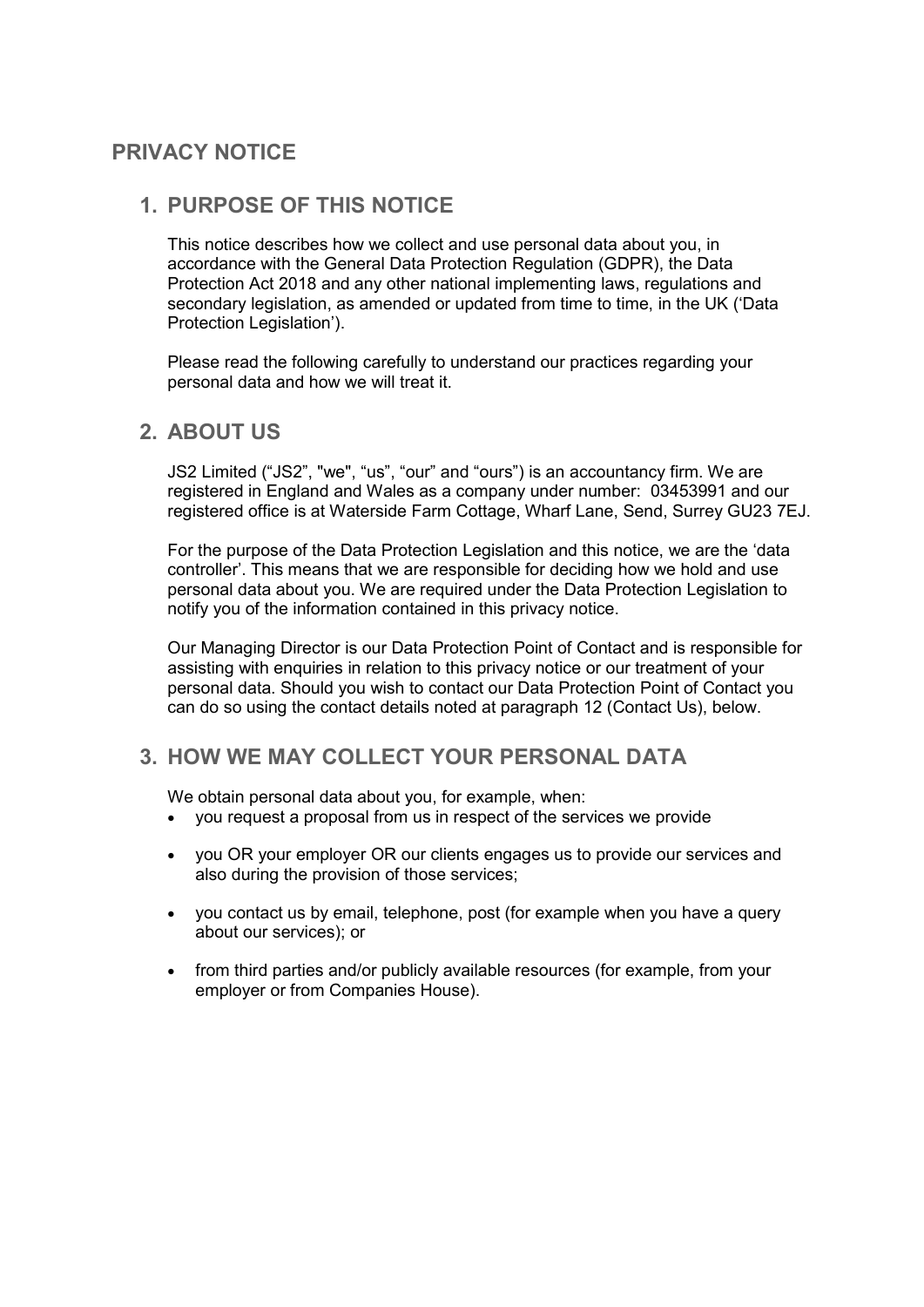# **4. THE KIND OF INFORMATION WE HOLD ABOUT YOU**

The information we hold about you may include the following:

- your personal details (such as your name and/or address);
- details of contact we have had with you in relation to the provision, or the proposed provision, of our services;
- details of any services you have received from us;
- our correspondence and communications with you;
- information about any complaints and enquiries you make to us;
- information from research, surveys, and marketing activities;
- Information we receive from other sources, such as publicly available information, information provided by your employer OR our clients or information from your auditors or a previous accountancy firm.

## **5. HOW WE USE PERSONAL DATA WE HOLD ABOUT YOU**

We may process your personal data for purposes necessary for the performance of our contract with you OR your employer OR our clients and to comply with our legal obligations.

We may process your personal data for the purposes necessary for the performance of our contract with our clients. This may include processing your personal data where you are an employee, trustee, subcontractor, supplier or customer of our client.

We may process your personal data for the purposes of our own legitimate interests provided that those interests do not override any of your own interests, rights and freedoms which require the protection of personal data. This includes processing for business development, statistical and management purposes.

We may process your personal data for certain additional purposes with your consent, and in these limited circumstances where your consent is required for the processing of your personal data then you have the right to withdraw your consent to processing for such specific purposes.

Please note that we may process your personal data for more than one lawful basis depending on the specific purpose for which we are using your data.

#### **Situations in which we will use your personal data**

We may use your personal data in order to:

 carry out our obligations arising from any agreements entered into between you OR your employer OR our clients and us (which will most usually be for the provision of our services);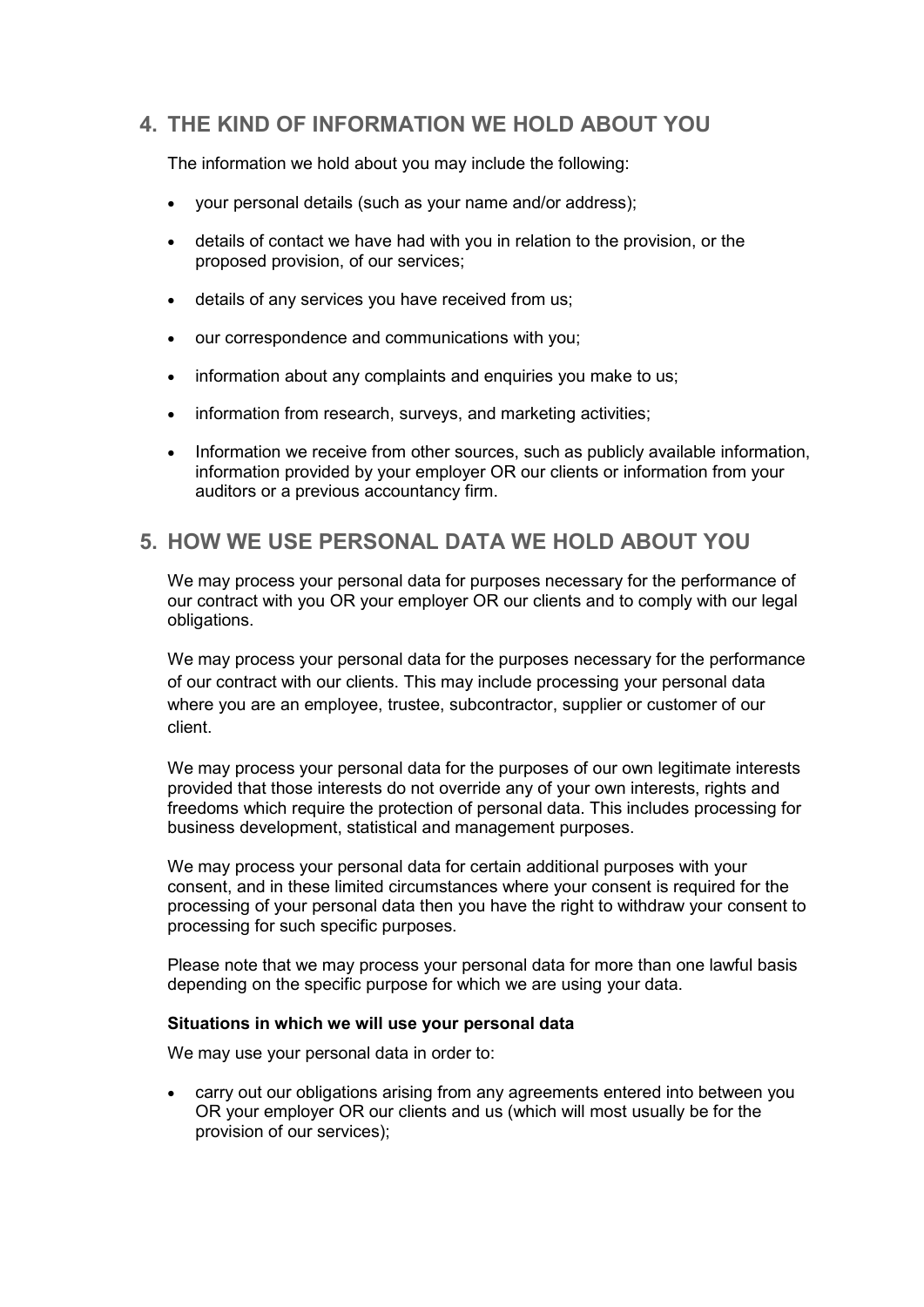- carry out our obligations arising from any agreements entered into between our clients and us (which will most usually be for the provision of our services) where you may be a subcontractor, supplier or customer of our client;
- provide you with information related to our services and our events and activities that you request from us or which we feel may interest you, provided you have consented to be contacted for such purposes;
- seek your thoughts and opinions on the services we provide; and
- notify you about any changes to our services.

In some circumstances we may anonymise or pseudonymise the personal data so that it can no longer be associated with you, in which case we may use it without further notice to you.

If you refuse to provide us with certain information when requested, we may not be able to perform the contract we have entered into with you. Alternatively, we may be unable to comply with our legal or regulatory obligations.

We may also process your personal data without your knowledge or consent, in accordance with this notice, where we are legally required or permitted to do so.

#### **Data retention**

We will only retain your personal data for as long as is necessary to fulfil the purposes for which it is collected.

When assessing what retention period is appropriate for your personal data, we take into consideration:

- the requirements of our business and the services provided;
- any statutory or legal obligations;
- the purposes for which we originally collected the personal data;
- the lawful grounds on which we based our processing;
- the types of personal data we have collected;
- the amount and categories of your personal data; and
- whether the purpose of the processing could reasonably be fulfilled by other means.

#### **Change of purpose**

Where we need to use your personal data for another reason, other than for the purpose for which we collected it, we will only use your personal data where that reason is compatible with the original purpose.

Should it be necessary to use your personal data for a new purpose, we will notify you and communicate the legal basis which allows us to do so before starting any new processing.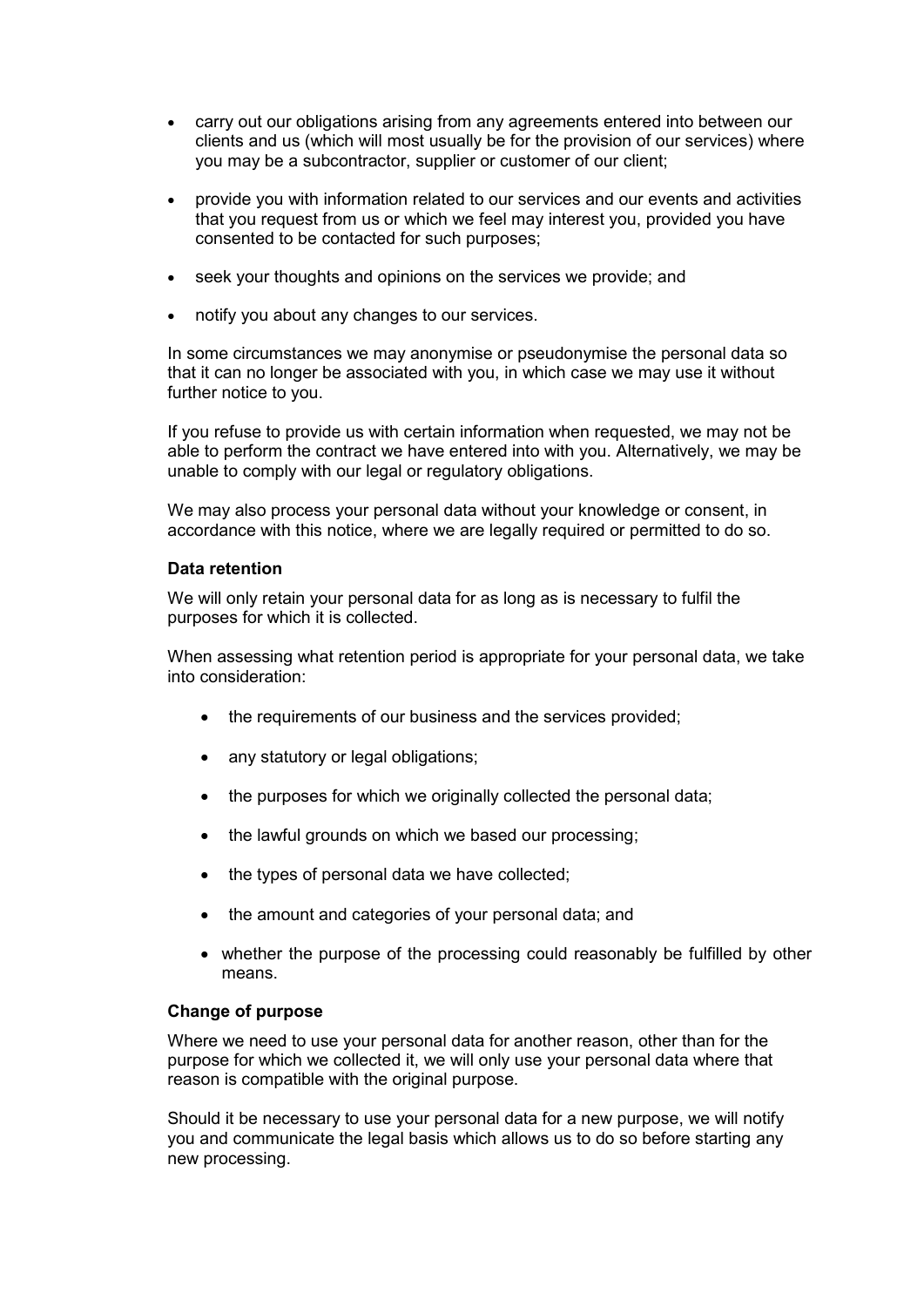# **6. DATA SHARING**

#### **Why might you share my personal data with third parties?**

We will share your personal data with third parties where we are required by law, where it is necessary to administer the relationship between us or where we have another legitimate interest in doing so.

#### **Which third-party service providers process my personal data?**

"Third parties" includes third-party service providers. The following activities are carried out by third-party service providers: IT and cloud services, professional advisory services and banking services.

All of our third-party service providers are required to take commercially reasonable and appropriate security measures to protect your personal data. We only permit our third-party service providers to process your personal data for specified purposes and in accordance with our instructions.

#### **What about other third parties?**

We may share your personal data with other third parties, for example in the context of the possible sale or restructuring of the business. We may also need to share your personal data with a regulator or to otherwise comply with the law.

## **7. TRANSFERRING PERSONAL DATA OUTSIDE THE EUROPEAN ECONOMIC AREA (EEA)**

We will not transfer the personal data we collect about you outside of the EEA.

## **8. DATA SECURITY**

We have put in place commercially reasonable and appropriate security measures to prevent your personal data from being accidentally lost, used or accessed in an unauthorised way, altered or disclosed. In addition, we limit access to your personal data to those employees, agents, contractors and other third parties who have a business need to know. They will only process your personal data on our instructions and they are subject to a duty of confidentiality.

We have put in place procedures to deal with any suspected data security breach and will notify you and any applicable regulator of a suspected breach where we are legally required to do so.

### **9. RIGHTS OF ACCESS, CORRECTION, ERASURE, AND RESTRICTION**

#### **Your duty to inform us of changes**

It is important that the personal data we hold about you is accurate and current. Should your personal information change, please notify us of any changes of which we need to be made aware by contacting us, using the contact details below.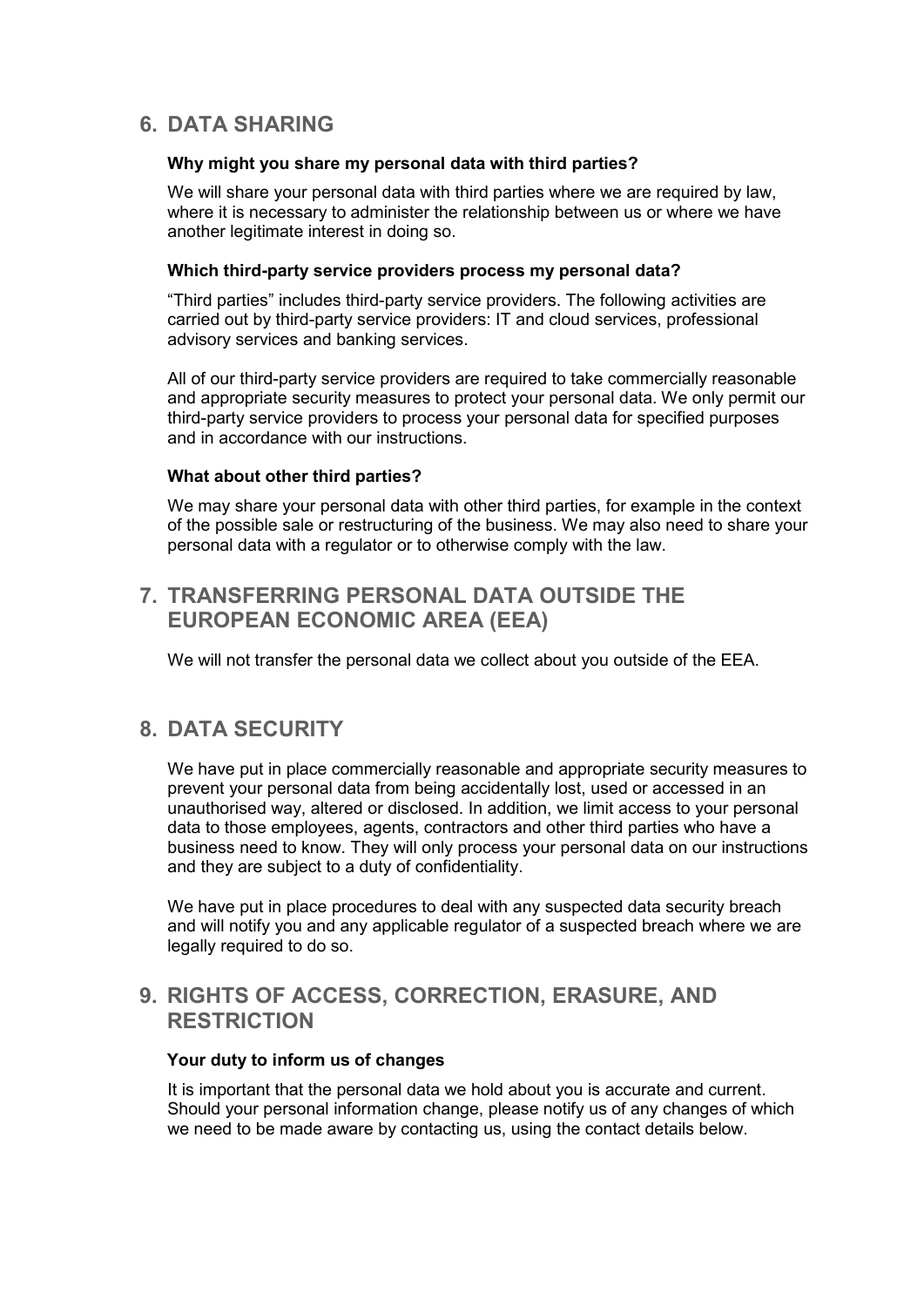#### **Your rights in connection with personal data**

Under certain circumstances, by law you have the right to:

- Request access to your personal data. This enables you to receive details of the personal data we hold about you and to check that we are processing it lawfully.
- Request correction of the personal data that we hold about you.
- Request erasure of your personal data. This enables you to ask us to delete or remove personal data where there is no good reason for us continuing to process it. You also have the right to ask us to delete or remove your personal data where you have exercised your right to object to processing (see below).
- Object to processing of your personal data where we are relying on a legitimate interest (or those of a third party) and there is something about your particular situation which makes you want to object to processing on this basis. You also have the right to object where we are processing your personal information for direct marketing purposes.
- Request the restriction of processing of your personal data. This enables you to ask us to suspend the processing of personal data about you, for example if you want us to establish its accuracy or the reason for processing it.
- Request the transfer of your personal data to you or another data controller if the processing is based on consent, carried out by automated means and this is technically feasible.

If you want to exercise any of the above rights, please email our data protection point of contact info@js2.net.

You will not have to pay a fee to access your personal data (or to exercise any of the other rights). However, we may charge a reasonable fee if your request for access is clearly unfounded or excessive. Alternatively, we may refuse to comply with the request in such circumstances.

We may need to request specific information from you to help us confirm your identity and ensure your right to access the information (or to exercise any of your other rights). This is another appropriate security measure to ensure that personal information is not disclosed to any person who has no right to receive it.

### **10. RIGHT TO WITHDRAW CONSENT**

In the limited circumstances where you may have provided your consent to the collection, processing and transfer of your personal data for a specific purpose (for example, in relation to direct marketing that you have indicated you would like to receive from us), you have the right to withdraw your consent for that specific processing at any time. To withdraw your consent, please email our data protection point of contact info@js2.net.

Once we have received notification that you have withdrawn your consent, we will no longer process your personal information (personal data) for the purpose or purposes you originally agreed to, unless we have another legitimate basis for doing so in law.